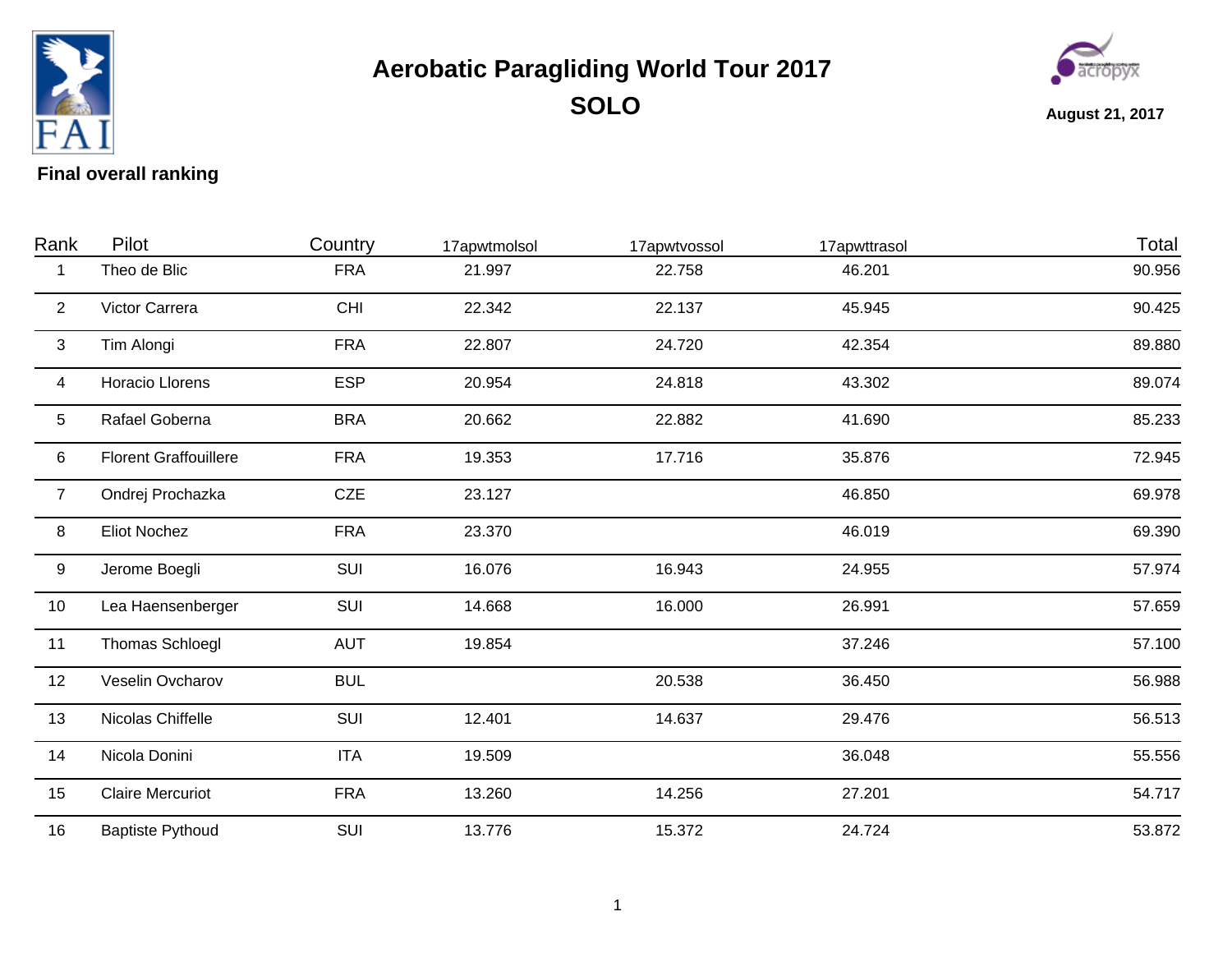## **Final overall ranking**

| Rank | Pilot                  | Country    | 17apwtmolsol | 17apwtvossol | 17apwttrasol | Total  |
|------|------------------------|------------|--------------|--------------|--------------|--------|
| 17   | Pierre Vanstabel       | SUI        | 18.939       |              | 33.128       | 52.067 |
| 18   | <b>Fabien Tornay</b>   | SUI        |              | 19.432       | 31.308       | 50.740 |
| 19   | Fiorenzo Graziano      | <b>ITA</b> | 15.008       |              | 29.787       | 44.794 |
| 20   | <b>Matthias Maerkl</b> | <b>GER</b> | 16.416       |              | 27.764       | 44.180 |
| 21   | Simon Franz Weger      | <b>ITA</b> | 13.320       |              | 29.526       | 42.847 |
| 22   | Gaetan Doligez         | <b>FRA</b> |              |              | 40.186       | 40.186 |
| 23   | <b>Gabriel Bechier</b> | <b>FRA</b> | 14.165       |              | 25.293       | 39.458 |
| 24   | Cesar Dario Arevalo    | COL        |              |              | 39.220       | 39.220 |
| 25   | Andres Villamizar      | COL        |              |              | 34.902       | 34.902 |
| 26   | Marco Diliberto        | <b>ITA</b> | 10.979       |              | 22.339       | 33.318 |
| 27   | Anne Schmidinger       | <b>AUT</b> | 12.828       |              | 18.410       | 31.238 |
| 28   | <b>Axel Fornasier</b>  | <b>FRA</b> |              |              | 31.230       | 31.230 |
| 29   | Lionel Hercod          | SUI        |              | 22.266       |              | 22.266 |
| 30   | Jeremy Peclard         | SUI        | 20.468       |              |              | 20.468 |
| 31   | Hans Christian Aasen   | <b>NOR</b> |              | 20.212       |              | 20.212 |
| 32   | Kevin Philipp          | SUI        | 19.633       |              |              | 19.633 |
| 33   | David Geiser           | SUI        | 18.571       |              |              | 18.571 |
| 34   | Pal Hammar Rognoy      | SWE        |              | 18.338       |              | 18.338 |
| 35   | Nicole Schmidt         | <b>GER</b> | 16.137       |              |              | 16.137 |